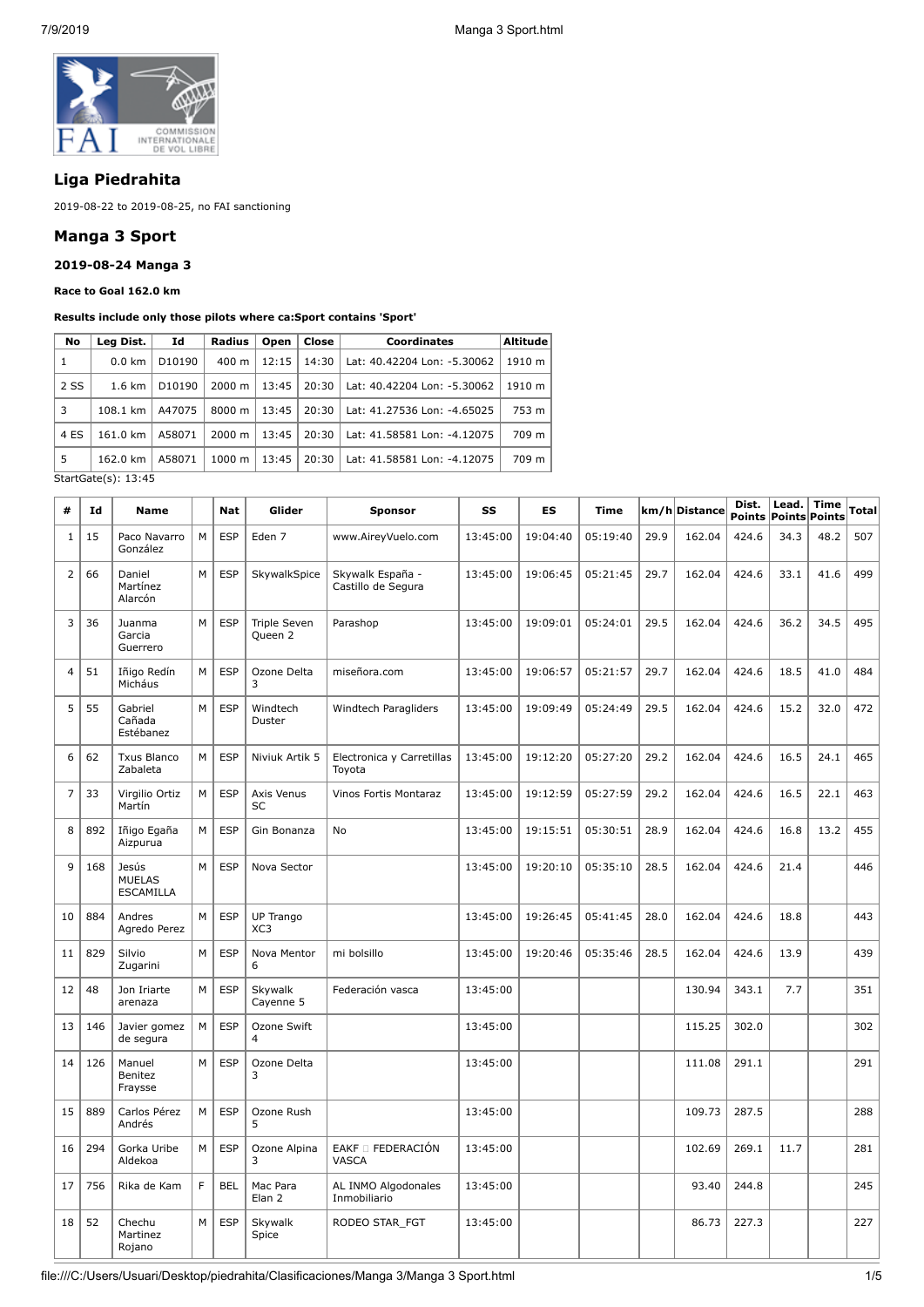### 7/9/2019 Manga 3 Sport.html

| #  | Id  | Name                              |   | Nat        | Glider               | <b>Sponsor</b>                         | SS       | ES | Time | km/h Distance | Dist. | Lead.<br>Points Points Points | <b>Time</b> | Total       |
|----|-----|-----------------------------------|---|------------|----------------------|----------------------------------------|----------|----|------|---------------|-------|-------------------------------|-------------|-------------|
| 19 | 177 | Miguel Casas<br>Suárez            | M | <b>ESP</b> | Ozone Alpina<br>2    |                                        | 13:45:00 |    |      | 86.25         | 226.0 |                               |             | 226         |
| 20 | 29  | Enric Moyés<br>Valls              | М | <b>ESP</b> | Niviuk Artik 5       |                                        | 13:45:00 |    |      | 82.40         | 215.9 |                               |             | 216         |
| 21 | 999 | Hans-Dieter<br>Keckstein          | М | <b>ESP</b> | Niviuk Artik 5       | <b>FAMUR</b>                           | 13:45:00 |    |      | 82.07         | 215.1 |                               |             | 215         |
| 22 | 228 | Pablo<br>Puertes<br>López         | М | <b>ESP</b> | Niviuk Artik 5       |                                        | 13:45:00 |    |      | 72.13         | 189.0 |                               |             | 189         |
| 23 | 73  | Aitor<br>Echevarria               | М | <b>ESP</b> | Advance<br>Sigma 9   |                                        | 13:45:00 |    |      | 70.85         | 185.7 |                               |             | 186         |
| 24 | 837 | Jose Tomas<br>Ramirez<br>Muñoz    | м | <b>ESP</b> | Uturn Pasión         |                                        | 13:45:00 |    |      | 61.75         | 161.8 |                               |             | 162         |
| 25 | 103 | Robert<br>Jimenez<br>Blanco       | M | <b>ESP</b> | Axis Venus<br>SC     | Bodega Maitaren                        | 13:45:00 |    |      | 61.20         | 160.4 |                               |             | 160         |
| 26 | 831 | Ramón<br>González<br>Polo         | M | <b>ESP</b> | Sol Synergy<br>4     |                                        | 13:45:00 |    |      | 58.49         | 153.3 |                               |             | 153         |
| 27 | 283 | Augusto<br>Clemente<br>ramirez    | м | <b>ESP</b> | Ozone Delta<br>3     |                                        | 13:45:00 |    |      | 54.67         | 143.3 |                               |             | 143         |
| 28 | 887 | David Zapata                      | М | <b>ESP</b> | Ozone Rush<br>5      |                                        | 13:45:00 |    |      | 51.53         | 135.0 |                               |             | 135         |
| 29 | 893 | David Polo<br>Gutiérrez           | М | <b>ESP</b> | Rush 5               |                                        | 13:45:00 |    |      | 46.47         | 121.8 |                               |             | 122         |
| 30 | 259 | Carlos<br>Portillo                | М | <b>ESP</b> | Ozone Rush<br>5      | Escuela Parapente<br>Valencia          | 13:45:00 |    |      | 43.15         | 113.1 |                               |             | 113         |
| 31 | 998 | Diego<br>Carballeira<br>Alvarez   | М | <b>ESP</b> | Up Summit<br>Xc      |                                        | 13:45:00 |    |      | 15.88         | 41.6  |                               |             | 42          |
| 32 | 136 | Roberto<br>Carballeira<br>Álvarez | М | <b>ESP</b> | UP Trango<br>Race    |                                        | 13:45:00 |    |      | 15.53         | 40.7  |                               |             | 41          |
| 33 | 165 | Ramon Jose<br>LOPEZ SOTO          | М | <b>ESP</b> | Gin Carrera<br>Plus  |                                        | 13:45:00 |    |      | 14.71         | 38.5  |                               |             | 39          |
| 34 | 128 | Jordi<br>Masanes<br>Mateo         | M | <b>ESP</b> | Artik 5              |                                        | 13:45:00 |    |      | 8.79          | 23.0  |                               |             | 23          |
| 35 | 891 | Izaskun<br>Azpitarte<br>Astobiza  | F | <b>ESP</b> | Nova Ion             |                                        | 13:45:00 |    |      | 5.17          | 13.5  |                               |             | 14          |
| 36 | 170 | George Bür<br>Zimmermann          | М | <b>ESP</b> | Skywalk<br>Cayenne 5 | Z Robotics Labs. Red<br>Bull. Dynafit. | 13:45:00 |    |      | 5.13          | 13.4  |                               |             | 13          |
| 37 | 895 | Albero Martín<br>Reina            | М | <b>ESP</b> | <b>BGD Epic</b>      |                                        | 13:45:00 |    |      | 4.00          | 10.5  |                               |             | 11          |
| 37 | 890 | Fernando<br>MORENO<br>MORCILLO    | М | <b>ESP</b> | Sol Ellus            |                                        | 13:45:00 |    |      | 4.00          | 10.5  |                               |             | 11          |
| 37 | 896 | Aitor Juan<br>Martín<br>Mostaza   | М | <b>ESP</b> | Sol Ellus 2          |                                        | 13:45:00 |    |      | 4.00          | 10.5  |                               |             | 11          |
| 40 | 190 | Ana María<br>Sancho<br>Frisuelos  | F | <b>ESP</b> | Dudek Colt 2         | www.monteholiday.com                   | 13:45:00 |    |      | 74.09         | 194.2 |                               |             | 0           |
| 40 | 754 | Jan<br>Hooyberghs                 | М | <b>BEL</b> | Mac Para<br>Elan 2   | AL INMO Algodonales<br>Inmobiliario    | 13:45:00 |    |      | 32.59         | 85.4  |                               |             | $\mathbf 0$ |

#### **Penalties**

*Note: % penalty is used to calc penalty as a % of total score. Both types can be combined. None affect the scoring of other pilots.*

| Id  | <b>Name</b>                |      | $ \%$ penalty points penalty | Reason                          |
|-----|----------------------------|------|------------------------------|---------------------------------|
| 190 | Ana María Sancho Frisuelos | 100% |                              | 0   Superar el Limite de Altura |
|     | 754   Jan Hooyberghs       | 100% |                              | 0   Superar el Limite de Altura |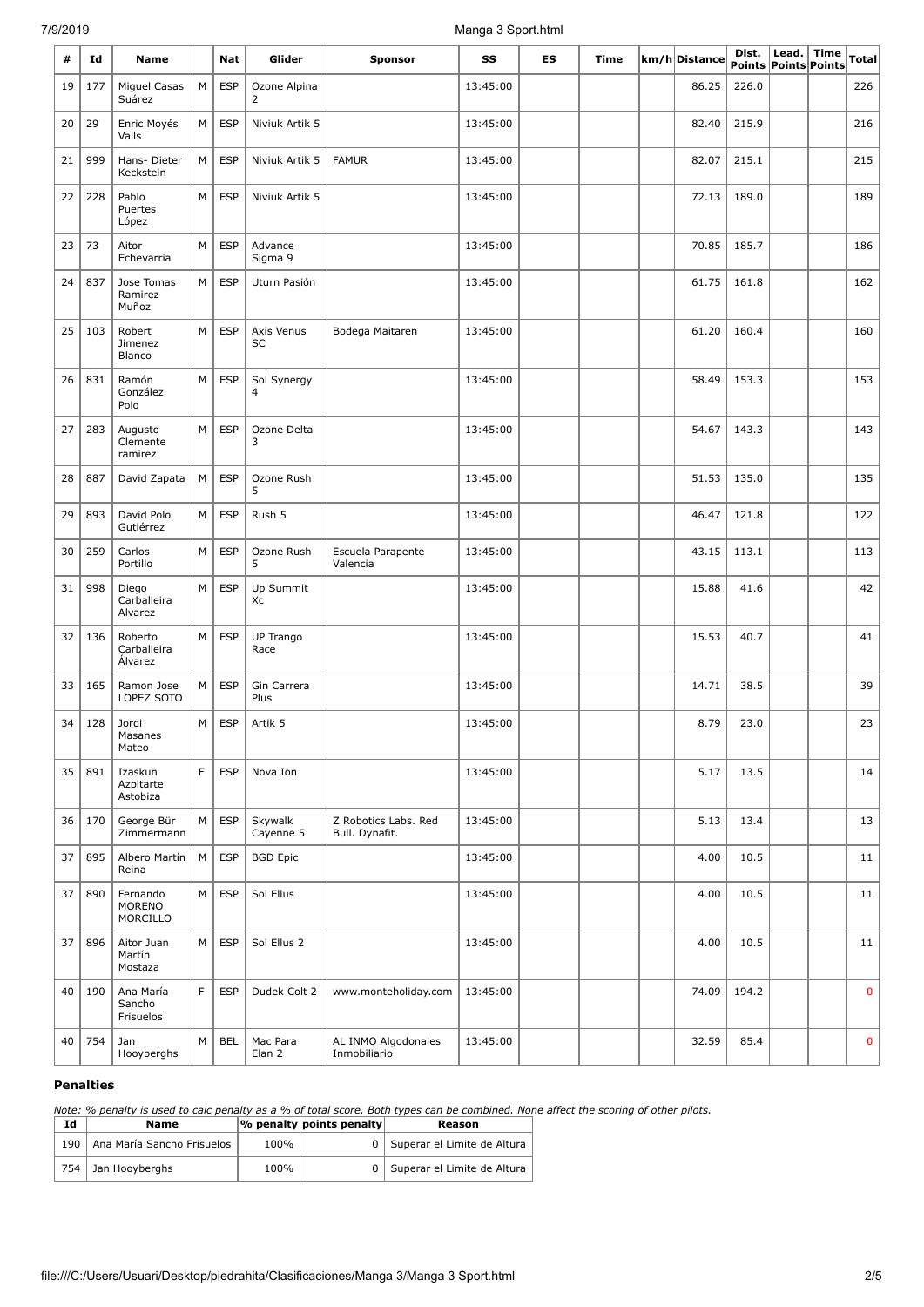7/9/2019 Manga 3 Sport.html

**Pilots absent from task (ABS)**

|     | Name          |
|-----|---------------|
| 886 | Dirk De Troch |

**Pilots not yet processed (NYP)**

**Id Name**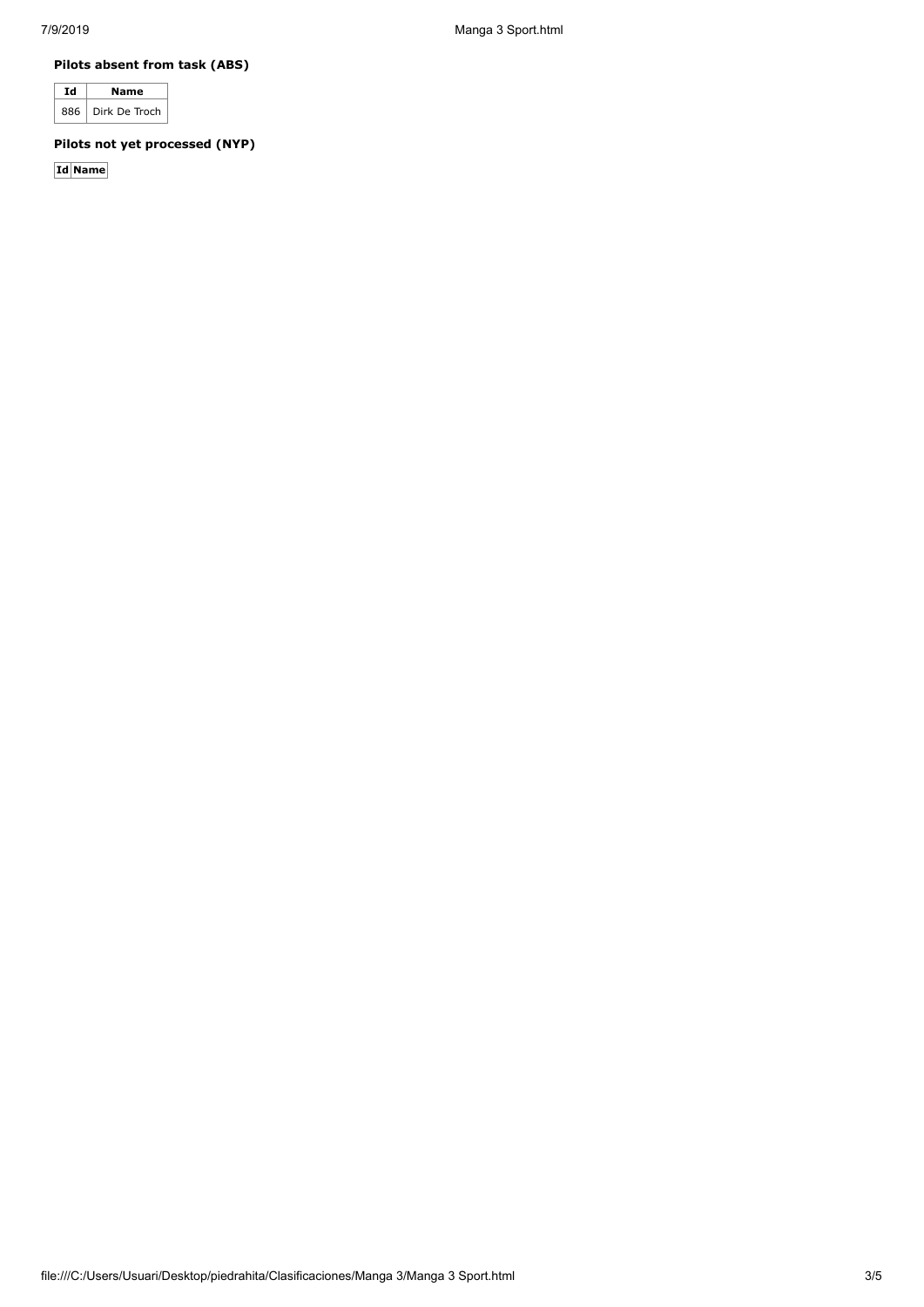#### **Task statistics**

| param                           | value                     |
|---------------------------------|---------------------------|
| ss_distance                     | 159.435                   |
| task_distance                   | 162.035                   |
| launch_to_ess_distance          | 161.035                   |
| no_of_pilots_present            | 90                        |
| no_of_pilots_flying             | 89                        |
| no_of_pilots_lo                 | 45                        |
| no_of_pilots_reaching_nom_dist  | 80                        |
| no_of_pilots_reaching_es        | 45                        |
| no_of_pilots_reaching_goal      | 44                        |
| sum_flown_distance              | 10192.207                 |
| best_dist                       | 162.035                   |
| best_time                       | 3.66972222222222          |
| worst_time                      | 5.69583333333333          |
| no_of_pilots_in_competition     | 91                        |
| no_of_pilots_landed_before_stop | 0                         |
| sum dist over min               | 9842.858                  |
| sum_real_dist_over_min          | 9842.858                  |
| sum_flown_distances             | 10192.207                 |
| best_real_dist                  | 162.035                   |
| last_start_time                 | 2019-08-24T13:45:00+02:00 |
| first_start_time                | 2019-08-24T13:45:00+02:00 |
| first_finish_time               | 2019-08-24T17:25:11+02:00 |
| max_time_to_get_time_points     | 5.58537412750727          |
| no_of_pilots_with_time_points   | 39                        |
| goalratio                       | 0.49438202247191          |
| arrival weight                  | 0                         |
| departure_weight                | 0                         |
| leading_weight                  | 0.100694119599585         |
| time_weight                     | 0.474700849540902         |
| distance_weight                 | 0.424605030859513         |
| smallest_leading_coefficient    | 2.4625271099773           |
| available_points_distance       | 424.605030859513          |
| available_points_time           | 424.700849540902          |
| available points departure      | 0                         |
| available_points_leading        | 150.694119599585          |
| available_points_arrival        | 0                         |
| time_validity                   | 1                         |
| launch_validity                 | 1                         |
| distance_validity               | 1                         |
| stop_validity                   | 1                         |
| day_quality                     | 1                         |
| ftv_day_validity                | 1                         |
| time_points_stop_correction     | 0                         |

## **Scoring formula settings**

| param    | value          |
|----------|----------------|
| id       | <b>PWC2017</b> |
| min_dist |                |